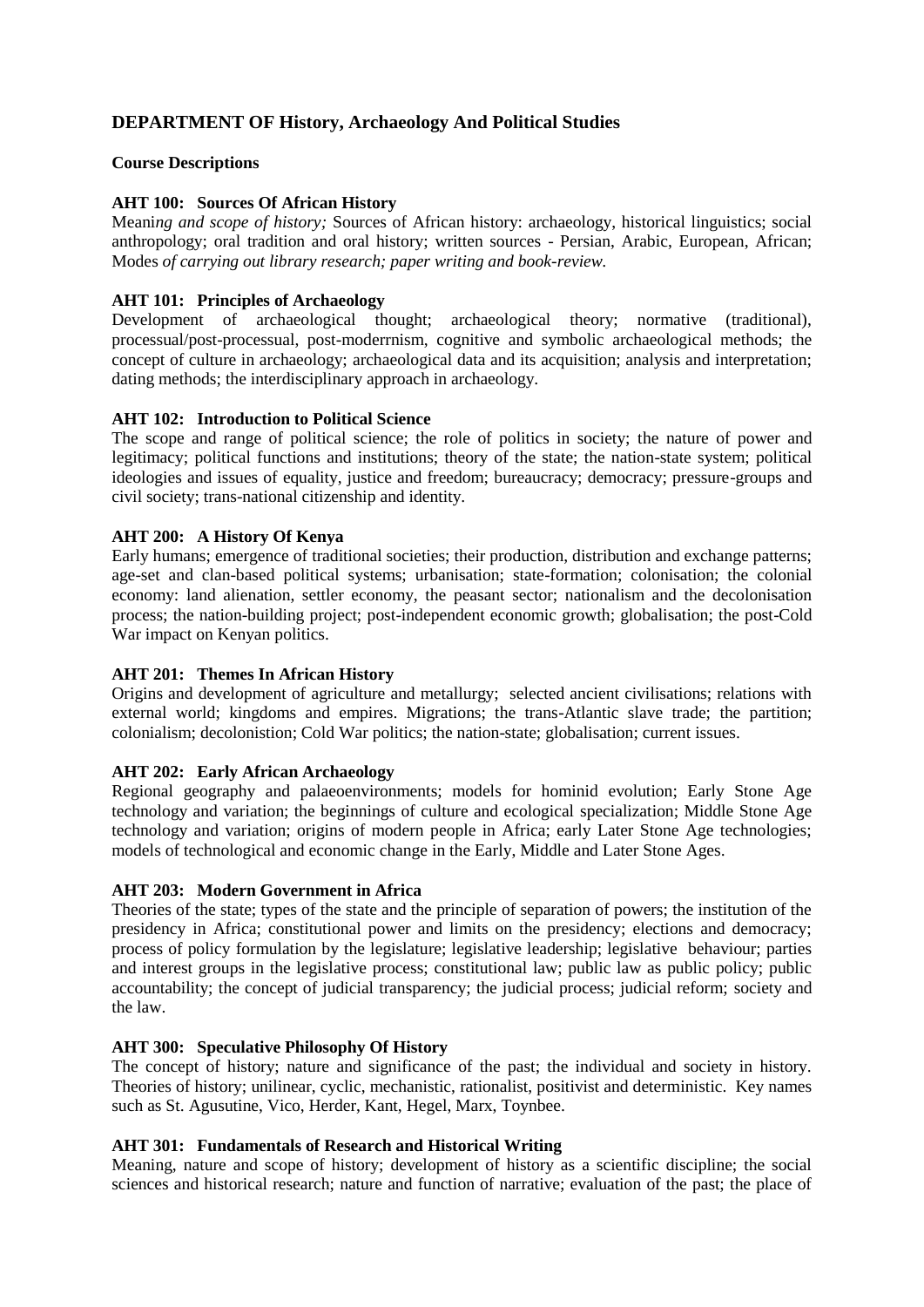theory in history; identification of historical problem; dialogue with sources: collection, storing and analysis of evidence; presentation of research results.

### **AHT 302: Africa, the Caribbean and Latin America: A Comparative History**

Ancient civilizations; colonisation; response to colonial conquest; the land issue; the labour question; the slave trade; the struggle for independence; dependency and underdevelopment; the military and the political processes.

### **AHT 303: Africa and the African Diaspora up to 1900 CE**

Africans in the classical world; the Africans in Asia and Europe; the Arab slave trade; the Atlantic slave trade and the Africans in the new world; slavery and racism; slave revolts and racism; Haiti's achievement of independence; liberation ideologies of the 19th century; migrationism versus intergrationism in the USA; The Black-abolitionists; African-Americans in the civil war and reconstruction era, the 1877 compromise and betrayal in the USA; the evolution of African consciousness and identity in the diaspora.

### **AHT 304: Historiography of Africa**

Concept of historiography; history in ancient Africa, Asia and Europe; African historiography as exemplified by St. Augustine, Ibn Khaldun; African historiography of the nineteenth century; development of historiography in Africa and the African Diaspora in contemporary times; the idea of contemporary history.

### **AHT 305: Critical Philosophy of History**

Definition; history as science and as art; historical imagination; fact and truth in history; objectivity and subjectivity; historical explanation; the historian's craft: a significant account; history and theory.

### **AHT 306: Later African Archaeology**

Later Stone Age economies; climatic change and specialized adaptations in various regions of Africa; food production and emergence of complex societies in various regions of Africa; adaptation and competition in the Nile Valley; the rise and transformations of Ancient Egypt, Nubia and Aksum; technological innovation, trade, religion and the emergence of ancient states in northern and western Africa; spread of iron technology in Sub-Saharan Africa; iron using as a prelude to urbanization and state formation in central, eastern and southern Africa; states of the coast of Eastern Africa.

#### **AHT 307: Archaeology of Eastern Africa**

Palaeo environment of Eastern Africa; hominid taxonomy and evolution; taphonomy and human behaviour; ethnographic and ethological modelling; behaviour from the archaeological record; evolution of technology; development of typology, attribute analysis and stylistic change; Paleolithic art in Eastern Africa; ancient iron metallurgy and the Bantu Question.

#### **AHT 308: Archaeological Research Methods**

Elements of research design in scientific archaeological and cultural resource management; developing a hypothesis; multiple working hypothesis; operationalizing a hypothesis; use of test implications; experimental research designs; scenarios and plausible explanations; archaeological data collection techniques; validity and variability; spatial patterning and variability; archaeological research inferences and conclusions, proposal development and format.

#### **AHT 309: Cultural Resource Management**

Philosophies of cultural resource management; the cultural resource management method in archaeology; legal problems in resource management; administrative structures and operational regulations governing cultural resources; the organisation of museums/ archival management; law and its application to cultural resources.

#### **AHT 310: Biological Anthropology**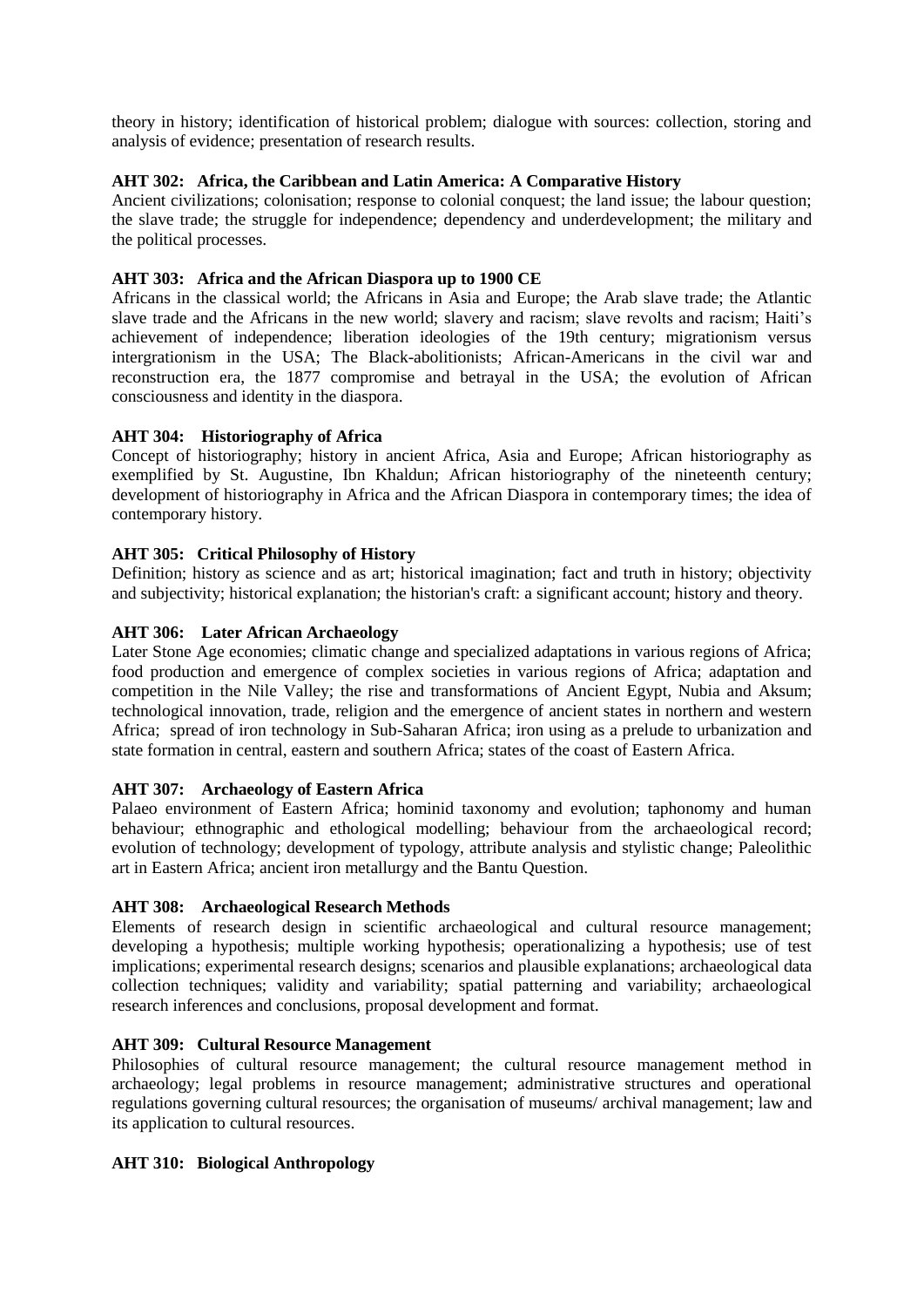Biological Anthropology; Pre-Darwinian evolutionary theories; Darwin the theory of evolution; variation; natural selection, cell biology; cell division; The DNA structure and DNA replication and function; the gene theory; Mendel's work; genetics and evolutionary forces; the place of humans in the animal kingdom; geological time scale; primate taxonomy; living primates; primate ecology, social behaviour and culture; primate evolution; Palaeocene origins; Eocene and Oligocene primates; hominoid evolution; *Homo erectus* and the spread of humanity; the rise of anatomically modern people; modern human variation and racism.

### **AHT 311: Field Archaeology**

Archaeological data collection; pre-survey preparations; survey; pre-excavation preparation; excavation methods; tools and personnel; recording and storage of an excavation material; analysis of data and its interpretation; introduction to statistical methods of archaeological data representation.

### **AHT 312: History of Political Thought up to 1600 CE**

Political thought in the history of Zoroastrianism, Buddhism, Confucianism, Taoism, Shintoism; political thought in classical Antiquity with special reference to Socrates, Plato, Aristotle, Cicero; African contribution to political thought with emphasis on St. Augustine, St. Tertullian; and Ibn Khaldun; the influence of other medieval thinkers such as St. Thomas Aquinas, Marsilio of Padua, William of Occam; Islamic thinkers: Al-Gazzal, Ibn Rashid, Mulla Sudra, Suhrawardi; theories of the state: Machiavelli and Jean Bodin.

#### **AHT 313: History of International Relations from 1500 CE up to 1900 CE**

The philosophy of international relations; theories of international relations; mercantilism; the slave trade and slavery; the French Revolution and its ramifications; the concert of Europe; unification in Europe; the age of imperialism - Europe, America, Africa, Asia.

### **AHT 314: Comparative Government in Developing Countries**

A comparative study of governments and ideologies of developing areas, (Middle East, Africa, Asia, Latin America). Evolution of state and citizenship; structural and functional characteristics of the executive, legislative, judicial institutions; bureaucracy; political parties; transition to democracy; foreign policy; pressure groups and political movements; the power of ethnicity.

#### **AHT 315: Political Parties and Interest Groups in Africa**

A comparative analysis of the structure, operation and ideology of political parties and interest groups. the question of conflict of interest; ethnic factors; corruption; public morality; extent and impact of the power of private groups in political systems; the community and the individual; the gender question; civic and political education; political party behaviour - mergers, defections, dissolutions.

#### **AHT 316: Theory and Method of Political Inquiry**

Introduction to qualitative and quantitative research; political issues and the social sciences; computers in political science research; interpretation and explanation of the political process; distinction and normativity of scientific knowledge; shifting paradigms in political science.

#### **AHT 317: Elements of Public Administration**

Basic concepts and scope of public administration, descriptive, structural perspectives of public administration; political and social dimensions of administration; the impact of bureaucratic institutions on contemporary society; individual and groups; corruption and contemporary society; alternatives to bureaucratic organizations.

#### **AHT 318: Gender Relations in African History**

Theoretical issues in relations to history, patriarchy and the construction of gender relations; patriarchal definitions of power relations in history; intersection of gender, race, ethnicity and class in relation to imperialism; sexuality and social expressions of political power in precolonial and postcolonial Africa; gender justice in household and family in traditional African societies; labour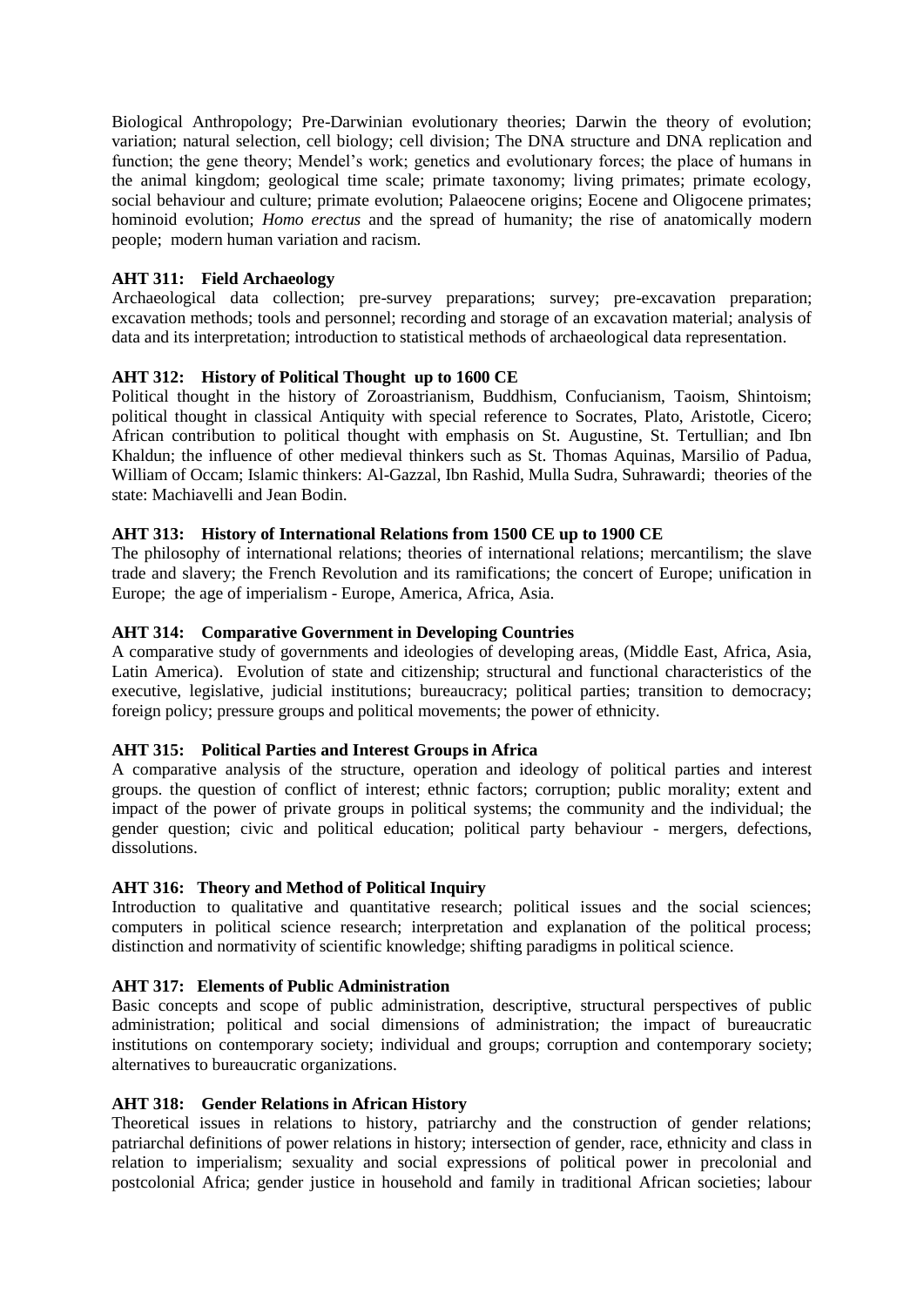relations under colonial rule; Foucault's notion of history and his theories of pleasure and power of the body.

### **AHT 319: Transformation of Europe**

The Renaissance and the Reformation; the Enlightenment; the French Revolution; the Industrial Revolution; the Congress System; the restoration period; reunification in Europe; politics and ideology in the nineteeth century; the Eastern Question; Europe and the World Wars; the Cold War Period; post Cold-War developments.

### **AHT 321: Agricultural History of Kenya up to 1900 CE**

Geographical setting; land topography; climate; soils; people; the hunter-gatherer economy; early evidence of plant and animal domestication; land tenure systems of pre-colonial Kenya; Agricultural systems; the history of Pastoralism; crop farming; the emergence of mixed farming; local and regional systems of agricultural exchange; Introduction of exotic crops and animals to the nineteenth century; control of ecological hazards.

#### **AHT 326: Nationalism in Africa and the Rest of the Developing World**

Nationalism and its growth; theories of nationalism; characterisation of nationalism; ideas of Mao Tse Tung, Amelcar Cabral, Kwame Nkrumah, Frantz Fanon, Ndabaningi Sithole, Albert Luthuli, Steve Biko, Fidel Castro, Mahatma Gandhi, Julius Nyerere, Augostino Neto; Che Guevara, Sekou Toure, Abdel Nasser, Jomo Kenyatta, Eduardo Mondhlane. The Cold War era; decolonization; neocolonialism; regional blocs in the developing world; the north-South dichotomy vis-a-vis the South-South co-operation, the end of the Cold War and globalization; problems and prospects of the nation state in Africa.

### **AHT 328: Gender in Archaeology**

The gender concept; history of gender research in archaeology; the value of gendered aracheology; interpreting gender in the past; principles for engendering archaeology; gender and division of labour; families and households; ideology and gender; gender and evolution; gender and power relations. cultural evolution and gender; agency and values.

#### **AHT 332 : Theory of Archaeological Conservation**

Preventive conservation; theory and history of restoration; agents of deterioration; general conservation techniques; conservation and restoration of siliceous and related materials; metals and organic materials; inorganic material;, conservation of stone and daub architectural structures, textiles, leather and related materials; conservation and restoration of paintings, rock art and graphic documents; photographic records and the scientific examination of works of art.

#### **AHT 340: Politics in Africa**

Traditional political structures in Africa; impact of colonization; conflict in the colonial state and the rise of nationalism; competing ideologies; ethnicity and political identity; expansion of the cultural space; centralization of the African state; military interventions in African politics; hegemonic influence on African politics; The crisis of governance and state collapse; democracy and political pluralism; state and\civil society in post- independence Africa.

#### **AHT 341: Environmental Archaeology**

Approaches, methods and tools of environmental archaeology; construction of archaeological data; palaeoclimatology of Africa during the Pleistocene; methods of dietary reconstruction; role of environment in the rise of world food systems - the case of agriculture and pastoralism.

### **AHT 343: Museology**

The definition of museum studies (museology); the history of museum studies; classification and role of museums; museums role in collection, documentation, conservation, prevention, research and dissemination of information and cultural heritage; The Kenya National Museums Act; The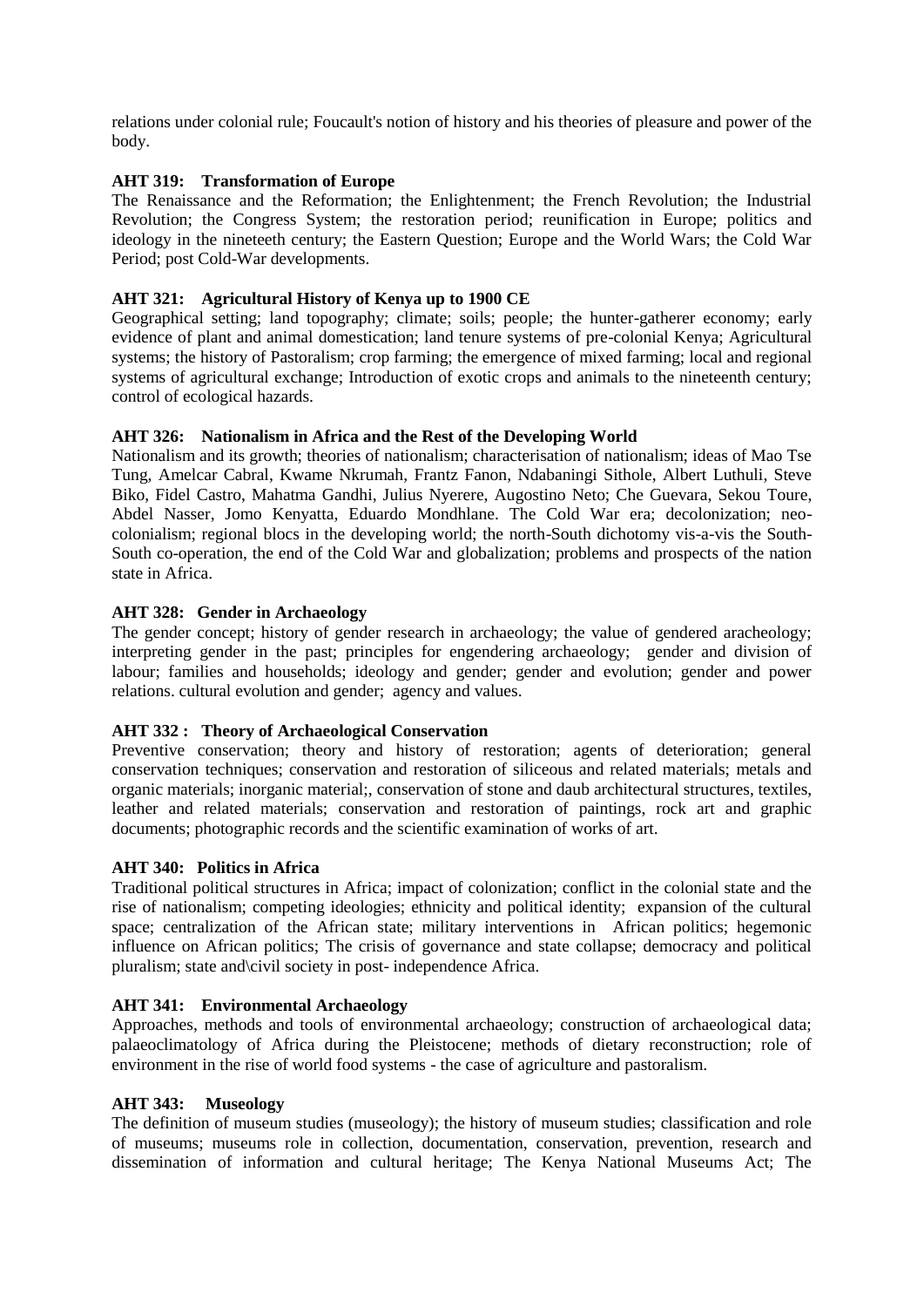Antiquities and Monuments Act; ethical issues relating to museum studies; museums management, buildings, environment, personnel, equipment; the museum and the public.

## **AHT 400: History of Political Economy**

Intellectual roots of political economy in Mercantilism; classical definition of political economy; Adam Smith, David Ricardo, Robert Malthus, John Stuart Mill, Marxist political economy; Karl Marx, Friedrich Engels, V.I. Lenin; Politics of International Economic Relations; Robert Gilpin and Trans-nationalism, John Galtung and Raul Prebisch and the theory of structural Imperialism; Neo-Marxism and the Third World systems Theory of Paul Baran, Andre Gunder Frank, Theotonio Dos Santos and other theorists of dependencia; the modes of production perspectives; the post-modernist perspectives in the new international political economy; post-colonial economic perceptions.

#### **AHT 401: Themes in the History of the Horn of Africa**

Race and ethnicity in the Horn; the kingdom of Shoa; the Ethiopian Empire; Imperialism; Menelik II and his political thought; Somalia and Djibouti under colonial rule; the Horn in World War II decolonization; post-independence developments; the Ethiopian Marxist Revolution and its decline; Somalia and the South Sudan question; Post-cold War developments in the Horn of Africa.

### **AHT 402: History of Cultural Studies**

The concept of culture; birth of modernity and the Western cultural hegemony;

ethnocentrism, Eurocentrism and culture change; Herskovits and acculturation; the

binaries in cultural studies; postmodernity and the dissolution of binaries; celebration of difference and extra-territorial divisions; post-colonial cultural discourse; construction and deconstruction in ultramodern cultural rituals; from modern subjects to postmodern cyborgs; reconfiguration of power and resistance in the postmodern; territory and cultural spaces.

### **AHT 403: The Historiography of Kenya**

External written sources of the pre-colonial period; autochthorious historical texts; perspectives on early man; colonial anthropology; colonial historiography; nationalist historiography; *contemporary historiographical trends and interpretations.*

## **AHT 404: History Dissertation I** *(only for 3:3:1:1 and 3:3:2:1)*

Under supervision of the Department, the student will demonstrate competence in choosing research topic; *elements of proposal*; *elements of fieldwork*.

#### **AHT 405: Dissertation II** *(only for 3;3:1:1 and 3:3:2:1)*

Data-gathering: interviews, libraries, archives, records; supervised dissertation writing; *typing and submission to department of examination.* 

### **AHT 406: Historical Archaeology of Eastern Africa**

Structural analysis of Islamic towns; Portuguese, German and British dwellings and outposts in the  $18<sup>th</sup>$  and  $19<sup>th</sup>$  century: the early Christian church buildings; mosques; farm dwellings; analysis of ceramics associated with these settlements; symbolism of early architecture.

#### **AHT 407: Principles of Advanced Geomorphology** *(to be offered in Geography Department)*

Fluvial, glacial, periglacial and quaternary land forms. Coastal processes and features including beach-dune system interactions, coastal lagoons, coastal hazards and protection of coastal structures. Integrated coastal resource management; drainage basin analysis; problems of accelerated erosion especially in East Africa; weathering forms. Models in geomorphology; morphological mapping; land use. Surveys; sites and settlement patterns in their geomorphologic settings. Principles of stratigraphy; depositional environments and resulting stratigraphic structures; macro- and micro- stratigraphy.

## **AHT 408: Themes, Thought and Theory in World Archaeology**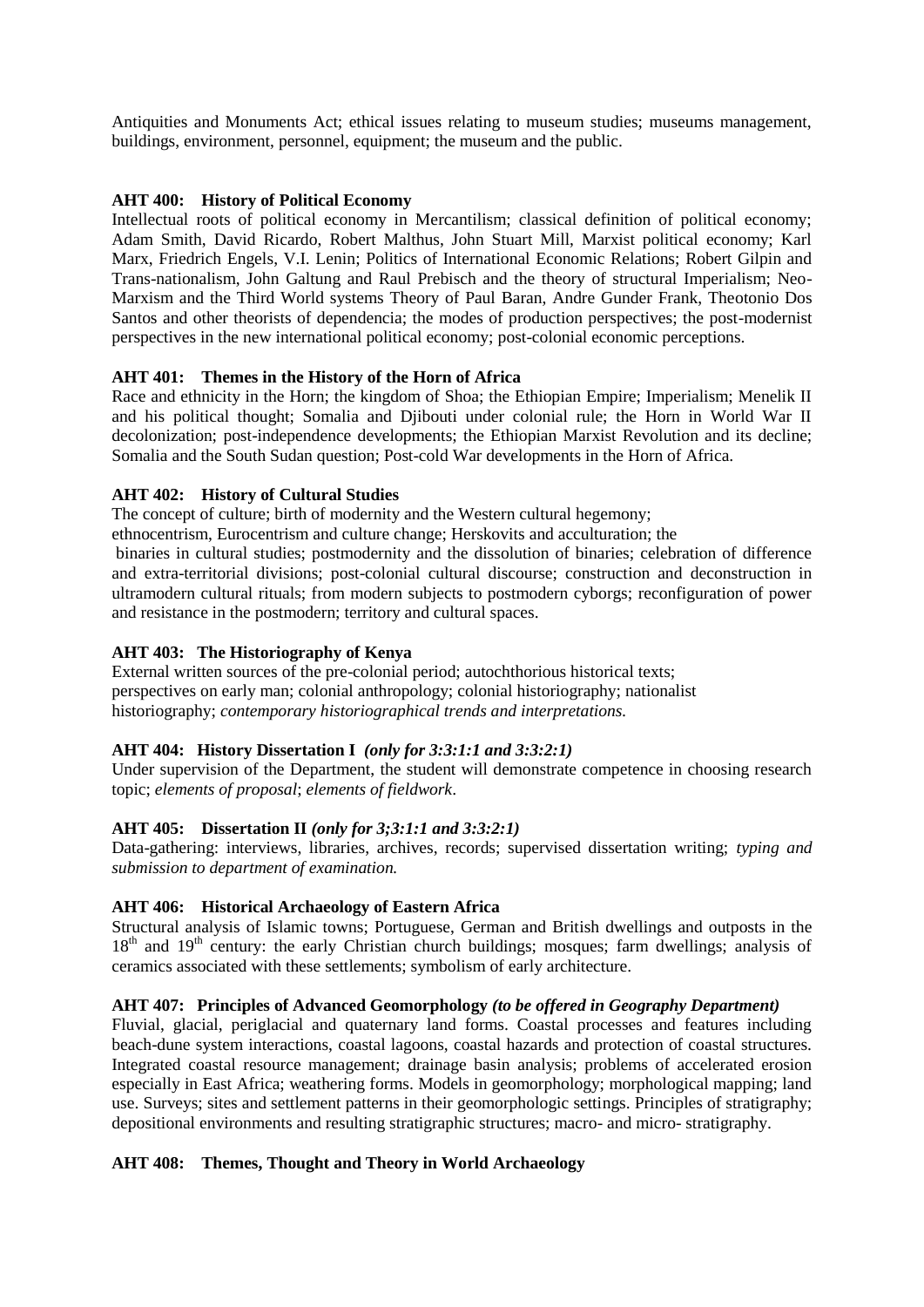Concepts of time; spatial scales of analysis; analogy, inference and explanation; artefacts as categories; subsistence and human ecology; technology, production and innovation; economy, trade/exchange and consumption; style; images and art; writing and orality; demography; social complexity and collapse; ideology, power and prestige; religion and ritual; death and mortuary data; landscape and monuments; identity and ethnicity; migration, genetics and language; conflict and warfare; gender; politics, nationalism and cultural property; antiquities trade and authenticity.

## **AHT 409: People, Environments and Resources**

How people have interacted with their environments and have used resources in the past. Environmental dynamics and ecological systems; past societies in their environmental contexts, past technologies; natural and cultural agents for environmental change and modification.

## **AHT 410: Archaeology Dissertation I** *(only for 3:3:1:1 and 3:3:2:1)*

Under supervision of the Department, the student will demonstrate competence in choosing research topic; preparing research prospectus; elements of research; familiarization with museum.

### **AHT 411: Dissertation II** *(only for 3:3:1:1 and 3:3:2:1*

Data gathering based on museum collection or library research, or cultural fieldwork; analysis of data and compilation of dissertation; submission.

### **AHT 412: Administration and Organisation Theory** *(to be offered in Department of Business Administration)*

Principles of administration and management; scientific management; strategic management, human relations and classical theories; the concept of bureaucracy and its characteristics; organizaion and administration of public service; motivation theory; concepts of co-ordination, supervision, centralization and decentralization; current issues in administrative change and organization development.

## **AHT 413: Historical Evolution of Modern Government**

Democracy in Greece; Periclean Greece, Platonic and Aristotelian models; the Renaissance: political practice and theory; democratic values in the  $18<sup>th</sup>$  century; the development of the modern state; the rise of liberalism; the Enlightenment; government in liberal democracy; despotism, fascism and other systems; contemporary democratic forms of government.

#### **AHT 414: Comparative Government and Politics in Developed Countries**

Comparative political analysis of selected Western European nations - Britain, France, America and Germany; European roots of American constitution and government; the Japanese contrast; the structure and functional characteristics of executive, legislature and the judicial institutions, political parties, migrations and multiculturalism.

## **AHT 415: International Relations since 1900 CE**

International conflicts and wars; the impact of the socialist revolution on international relations; patterns issues; migration, labour, Cold War. International and regional organisations; effects of mass media; information technology and international relations; impact of the end of the

#### Cold War; terrorism in the twenty-first century

## **AHT 416: Political Studies Dissertation I** *(only for 3:3:1:1 and 3:3:2:1)*

Under supervision of the Department, the student will demonstrate competence in choosing research topic; elements of proposal; elements of fieldwork.

#### **AHT 417: Dissertation II** *(only for 3:3:1:1 and 3:3:2:1)*

Data-gathering: interviews, libraries, archives, public records; supervised dissertation writing; submission.

## **AHT 418: Selected Issues in East African History**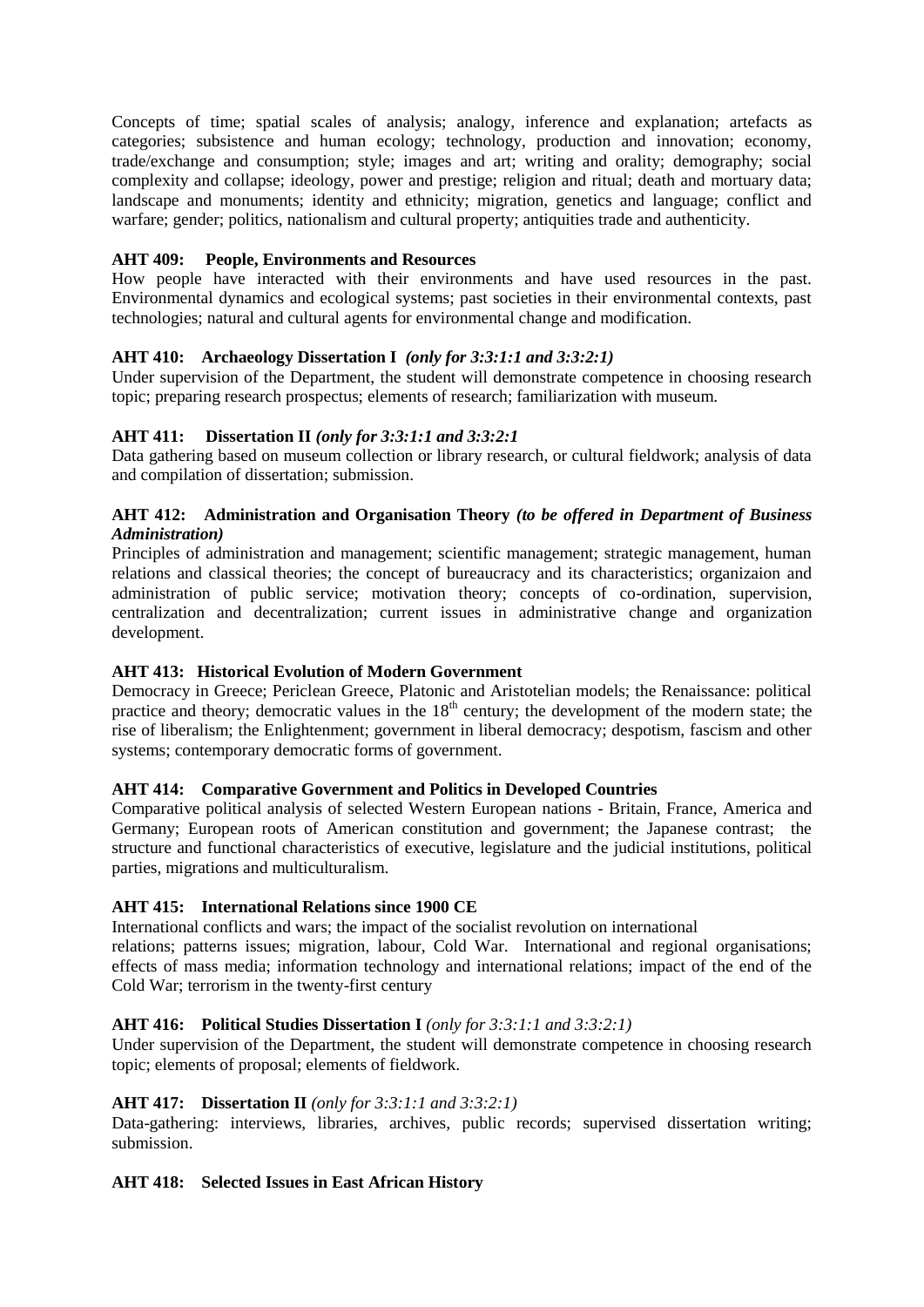Early humans; *migrations;* emergency of present communities; state formation; *the Arab slave trade; contacts with the current*; encounter with colonialism; politics and economy of the colonial state; nationalism and decolonization; *efforts at sub-regional integration.*

## **AHT 419: Science and Technology since 1500 CE**

The Renaissance in the history of science and technology; the scientific Revolution and the Newtonian Synthesis; science and technology during the Industrial Revolution; scientific and technological advances in the  $19<sup>th</sup>$  century; the underdevelopment of Africa's scientific and technological tradition; contemporary revolution in science and technology; the social function of science.

### **AHT 420: History of Pastoralism in Africa**

Meaning of pastoralism; types of pastoralism; the historical development of pastoralism; ecology and changing pastoral adaptation; land resource management; land tenure systems; household labour organisation; livestock production; marketing and trade; disease and medicine; gender relations in pastoral societies; colonial and post colonial state and pastoralism in Africa; socio-economic organisation; drought and pastoralism in Africa.

### **AHT 421: Agricultural History of Kenya since 1900 CE**

Colonial land policy; beginning of European settlement and agriculture; African agriculture to end of world War II, Settler agriculture during the great depression; the crisis in African agriculture in interwar years; Kenyan agriculture in the second World War; Agricultural developments in the immediate post-war years; land consolidation and registration during the state of emergency; African cash crop production; colonialism and hunger in Kenya; the question of agriculture in the politics of decolonization; Kenyan agriculture after independence.

### **AHT 422: The African Child in History**

Definition of children's history; place of the child in pre-colonial Africa; colonization and the changing status of the child in the society; decolonisation and the child in wars - Angola and Mozambique; post-colonial poverty and subversion of childhood; the child in contemporary African civil wars - Liberia, Sierra Leone, the Sudan, international charters and the child.

#### **AHT 423: World Socio-Economic Systems since 1914 CE**

The rise and development of the world socialist systems; the developing countries and the socialist system; the developing countries in the systems of international economic relations; trends in the world economy.

#### **AHT 424: Russian History since 1900 CE**

The tsarist heritage, Russian Marxism; the revolutions of 1905 and 1917; the civil war, The New Economic Policy; Leninism, Levy, Trotsky, the rise of Stalin; the Krushchev era; the Brezhnev regime; glasnost and perestroika in the Soviet Union; the demise of the Soviet Union and Post-cold War Russia*.*

#### **AHT 425: A Historical Study of Religions in Africa**

The concept of religion; origins of religion; evolution of concepts of God and religious systems in Africa; religion in ancient Ethiopia and Egypt; the advent of Christianity in North Africa, Ethiopia and Nubia; impact of Islam in Africa; African religions in anti-colonial movements; encounter between Christianity and indigenous cosmologies in black Africa; religion and the decolonisation process; religion in post-colonial Africa.

#### **AHT 426: European Archaeology**

Background to European archaeology; earliest human ancestors in Europe; Middle Paleolithic era; Upper Paleolithic hunter-gatherers, post-Pleistocene hunter-gatherer adaptations; the advent of plant and animal domestication; expansion of agriculture trade and technology; the Chalcolithic; the Bronze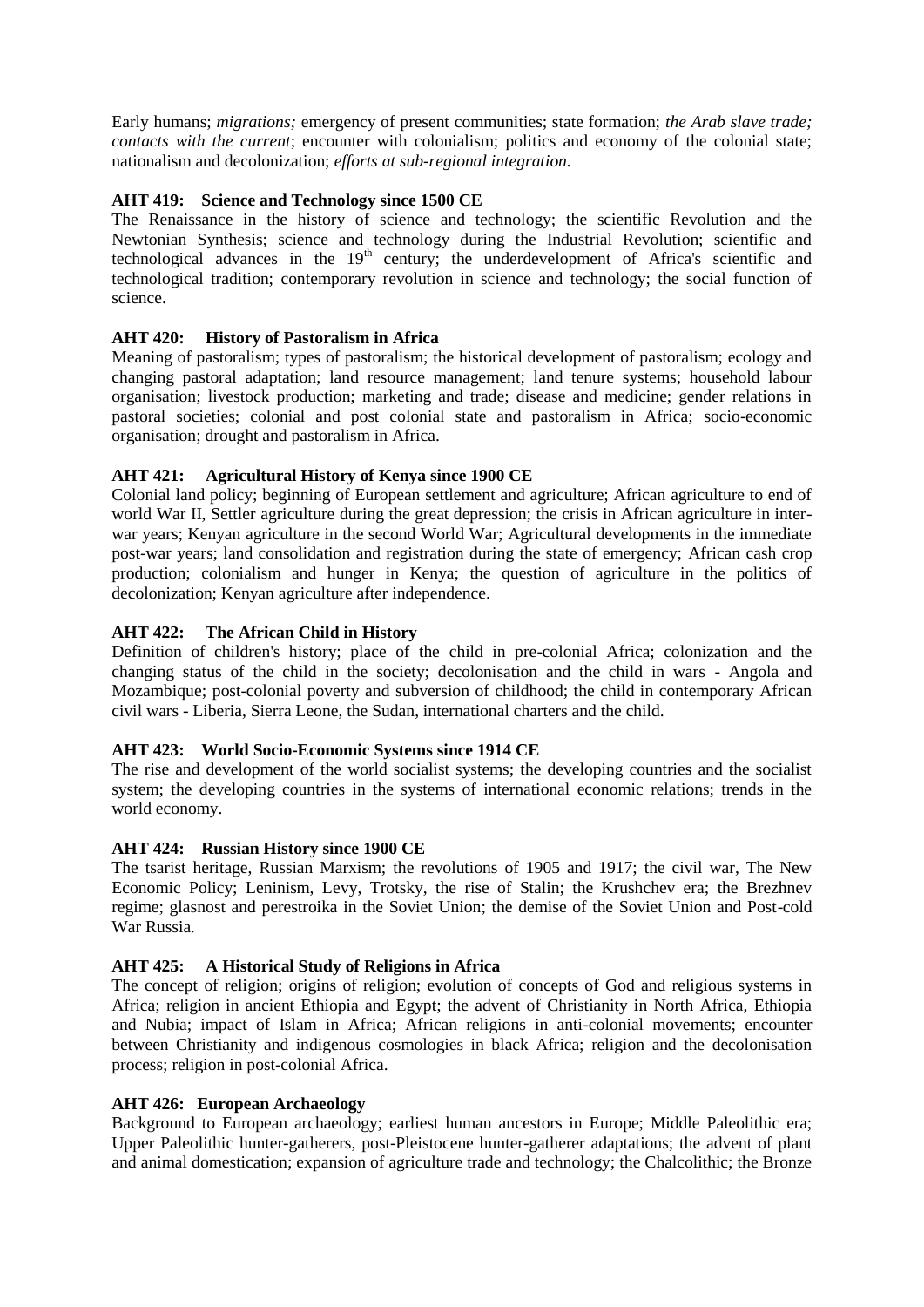Age; the Iron Age; the emergence of complex societies; social organisation in pre-historic Europe; trade and exchange systems; settlement patterns; recent advances in European archaeology.

## **AHT 427: African Pastoralist Archaeology**

The origin of herding societies in Africa, their adaptation to various eco-climates, the interface between hunter-gatherers and herders. Spatial analysis of "pastoral' ceramics. The ethnoarchaeology of the hunter gatherer societies in Africa: the Okiek, San,…

### **AHT 428: Issues in African Archaeology**

The African environment; history of archaeological research in Africa; human origins in Africa; The Early Stone Age; origins of food production; metallurgy; urbanisation and state formation; trade and exchange; cultural resource management in Africa.

### **AHT 429: Archaeology of Islamic Africa**

Islam in anthropological, historical and geographic perspective; spread of Islam in Africa: role in trade, the organisation of urban life and state formation; The role of Islamic society in the culture histories of North, West and Eastern Africa; the archaeology of islamic sites; the archaeological contribution of Islamic historiography; cultural resource arrangement in an Islamic context.

### **AHT 430: Environmental Mapping and Cartography (to be offered in Department of Environmental Planning and Management – see EPM 234)**

Definition, history and role; cartographic technics; terms and draftsmanship principles; handling of instruments; determination of map scales; text production; graphic images and their production; cartographic symbols; sources of mapping data; map design and construction; map elements and compilation; map production; map revision.

### **AHT 431: African Economic History since 1900 CE**

Imperialism and the partition; the colonial State; peasant, settlers and plantation agriculture; urbanisation; mining; trade and marketing; industrialisation; proletarianization; emergence of indigenous capitalists; regional and continental economic co-operation; Africa in the world economy.

#### **AHT 432: Selected Themes in the History of the USA Since 1900 CE**

Social change and the progressive era; World War I; the 1920s; the Great Depression and the New Deal; World War II; the Cold War; civil rights movement; information technology and globalization.

#### **AHT 433: African Women in History**

Gender in African history; women in ancient civilisations of Africa (The Egyptian Queens); women and the Atlantic slave trade; women in wars - the Amazons; the queens of Madagascar; African women and the colonial state; women in liberation; women and apartheid; independence and women's self-improvement organizations; women's movements in contemporary Africa: strategies for emancipation*.*

## **AHT 434: Africa and the African Diaspora since 1900 CE**

*The race question in the age imperialism; colonialism and racism in Africa and the Caribbean;* Booker T. Washington and Afro-American improvement; Marcus Garvey and the Universal Negro Improvement Association (UNIA); the civil rights movement; Blacks Muslims; affirmative and blacks in U.S.A; *Blacks in creative and performing arts and sports:* Africa, Latin America and U.S.A.

#### **AHT 435: Modern Transformation of China and Japan**

Invasion and rebellion in the  $19<sup>th</sup>$  century China; China and the West; imperialist encroachments on China, Vietnam and Korea; Japan's response to the West; modernization in Meiji Japan; *monarch and warlodism in China*; *the rise and decline of nationalist China;* Japan after Second World War; colonialism and nationalism in the peripheral areas of East Asia; the Peoples Republic of China; *Japan's Taisho and Showa period;* East Asia and the new international politics.